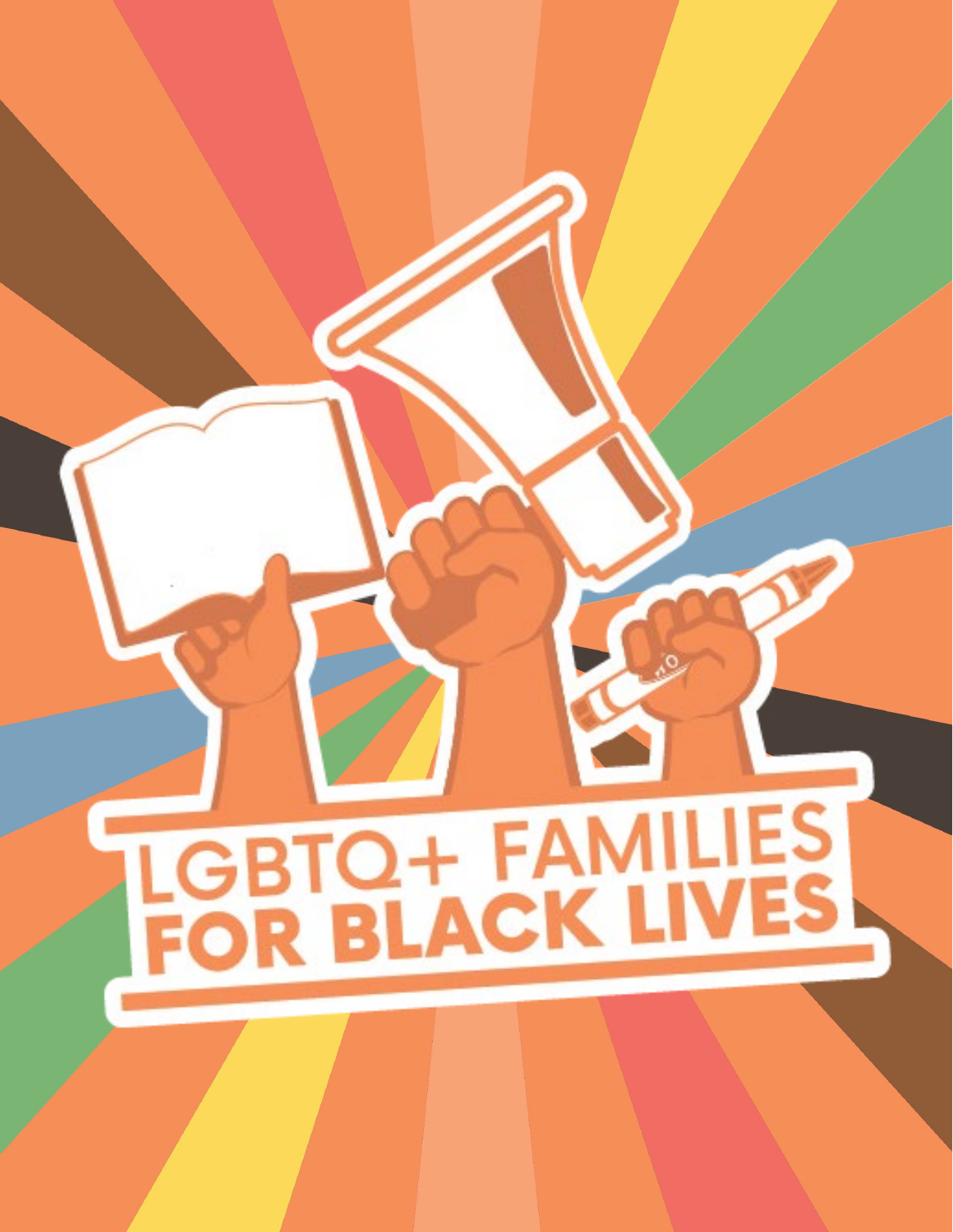### **INTRODUCTION**

Hundreds of thousands of people in the US and around the world are headed to the streets with signs, slogans, and concrete policy demands to raise awareness of the many injustices facing the Black community and to demand change.

*Our LGBTQ+ Families for Black Lives Day of Action toolkit seeks to empower families to deepen their anti-racism work through tangible, age-appropriate action ranging from coloring book pages to writing elected officials.* It is our hope that with this toolkit, you may start or continue conversations in your household and community that will continue long after the fight doesn't stop when the hashtags and protests end.

Of course, we encourage you to boost the Day of Action on social media using the hashtag #LGBTQFamiliesForBlackLives.

## FAMILY UALI

Family Equality advances legal and lived equality for LGBTQ+ families, and for those who wish to form them, through building community, changing hearts and minds, and driving policy change.

Family Equality believes every LGBTQ+ person should have the right and opportunity to form and sustain a loving family, regardless of who they are or where they live.

Learn more at [familyequality.org](http://familyequality.org).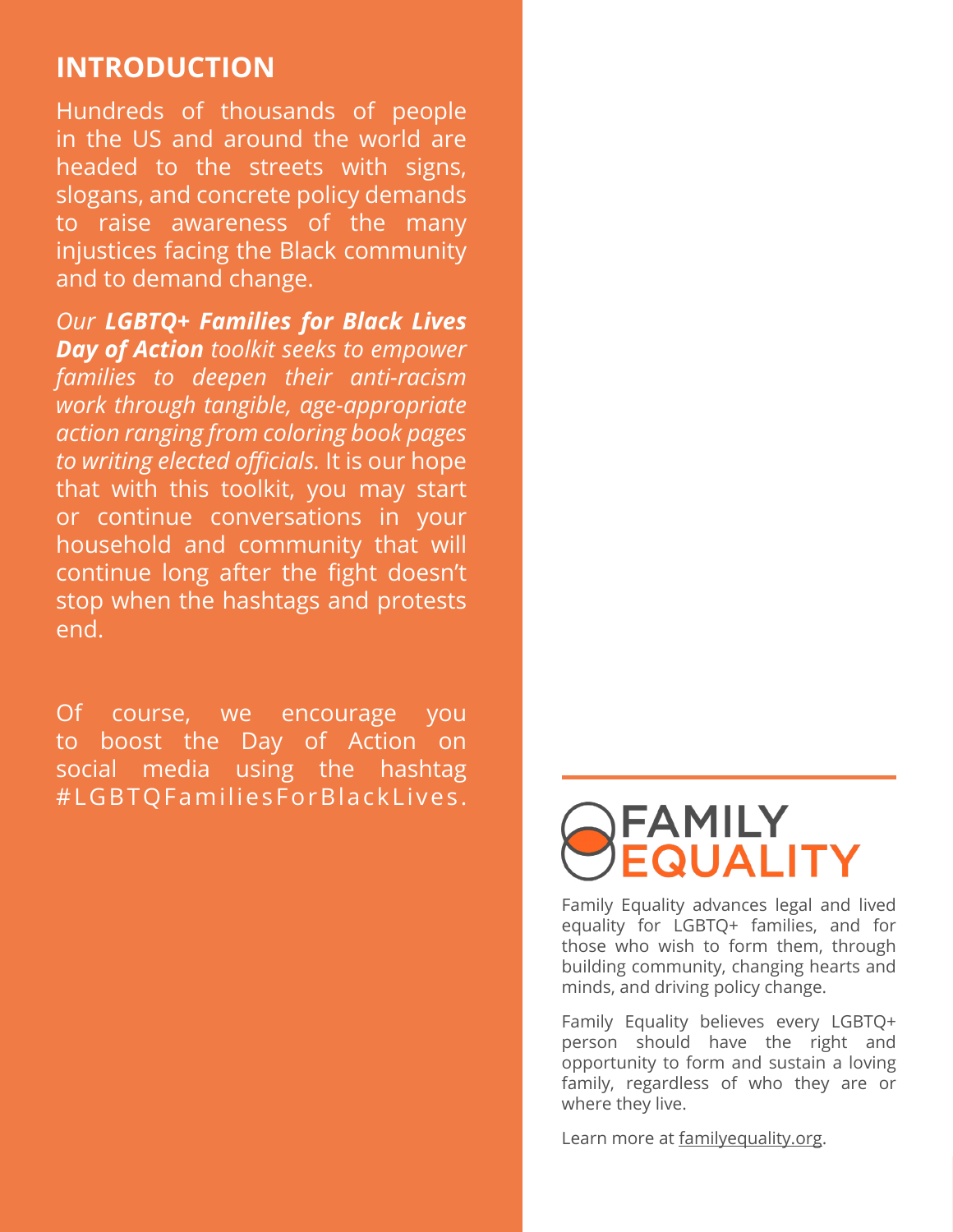## **FOR OUR LITTLES** (0–4 YEARS OLD)

No one is too young to learn about anti-racism! In the past, many parents have assumed that the best approach to addressing race with young kids is to ignore it altogether. But little ones are curious, and observing differences is one of the first critical thinking skills they develop. The caretaker's task is to lay the groundwork for compassion and tolerance by celebrating these differences, not ignoring or avoiding mention of them.

Tackling complex topics like race and racism with really young children can be both easy and exciting! And it is so important to start these conversations early, while a child's brain and how they perceive of the world around them is rapidly developing.

Consider the following activities for facilitating anti-rascist discussions with your Littles:

- **1. Break out the crayons and get coloring!** Our LGBTQ+ Families for Black Lives coloring sheets are a fun way to get the conversation started. [Click here to download the sheets and](https://www.familyequality.org/wp-content/uploads/2020/06/ColoringBookDayofAction.pdf) [print.](https://www.familyequality.org/wp-content/uploads/2020/06/ColoringBookDayofAction.pdf) (And don't forget to share their beautiful creations with the world using #LGBTQFamiliesforBlackLives!)
- **2. Start with "Safe."** We all deserve to feel safe. With storytimes and discussion questions, [Woke Kindergarten is reimag](https://www.wokekindergarten.org/60secondtexts)[ining what engaging, racially just learning](https://www.wokekindergarten.org/60secondtexts) [for Littles \(and adults!\) can look like, a](https://www.wokekindergarten.org/60secondtexts)nd their 60-second text exploring what the word "safe" means is a great gateway to talking about a number of complex issues. As you watch with your little one, answer Ki's questions out loud:
- **What makes you feel safe?**
- **Who makes you feel safe, and why?**
- **Why do some people feel safe with police and other people don't?**
- **What can you do to make sure other people feel safe?**

**3. Sit down for storytime.** There are a number of stellar opportunities to learn from Black LGBTQ+ educators & content creators—and non-Black LGBTQ+ allies whose job is finding creative, age-appropriate ways to talk about race with Littles. So before you settle down for naptime or while you're enjoying some snacks, check out…

- ["The Tutu Teacher," aka Vera Ahiyya,](http://www.thetututeacher.com/)  who takes 13 minutes to talk about what racism is and how it has impacted the lives of Black and Brown people. Vera also reads the story Let's Talk About Race by Julius Lester. [Click here to watch.](https://www.youtube.com/watch?v=1vHymutysWU)
- ["Queer Kid Stuff," aka Lindz Amer,](https://www.youtube.com/watch?v=0v61bf2C8-4&list=PL-4ZNlY41iPoMFP6ZDUFdWBuHRyPoOV8l&index=10)  has a whole playlist about privilege and identity, covering the basics of what diversity is and going all the way through to discussions of race, privilege, and intersectionality! Click [here to start.](https://www.youtube.com/watch?v=0v61bf2C8-4&list=PL-4ZNlY41iPoMFP6ZDUFdWBuHRyPoOV8l&index=10)
- [Teaching Tolerance is a program out](https://www.youtube.com/watch?v=w6dnj2IyYjE)  [of the Southern Poverty Law Center,](https://www.youtube.com/watch?v=w6dnj2IyYjE)  and their 3-minute video about inter sectionality covers the basics of this complex topic. [Click here to learn.](https://www.youtube.com/watch?v=w6dnj2IyYjE)

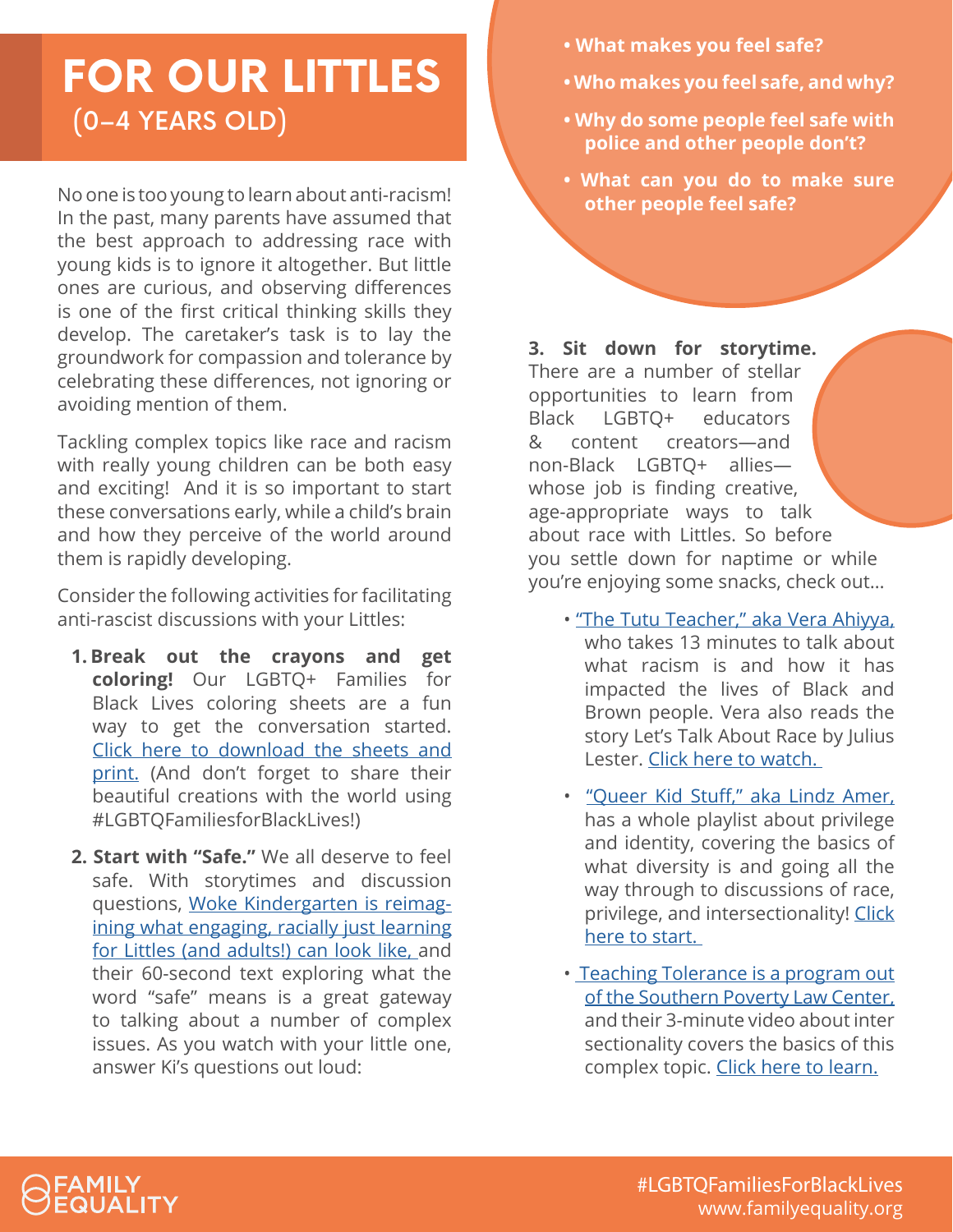

- **4. Have a scavenger hunt!** Recognizing and addressing diversity is the first step to celebrating it! Give your a family a set amount of time and see who can find highest number of...
	- Different kinds of fruit
	- Different colored legos
	- Different kinds of stuffed animals
	- Dolls with different hair color, skin color, size, and clothes

Use this as an opportunity to acknowledge that, just like all of the items they spotted in their scavenger hunt, people are different too. The way people look, talk, act, learn, walk, and live might be different, but those differences make them beautiful!

## **FOR OUR MIDDLES** (5–9 YEARS OLD)

Because kids at this age have been exposed to more of what's going on in the world through friends at school, conversations at home with other family members, or what they see on TV, they're often having discussions about race without even realizing it. They're already asking questions about fairness and differences, and they're often eager for answers!

Consider the following activities for engaging in anti-racist conversations with your Middles:

1. **Make public art.** Art is a long-standing form of activism. From graffiti to theatre, social movements throughout history have been fueled by art—and the uprisings of the past few weeks are no different!

Create a poster that can be hung in your window at home or a small masterpiece for your family's car that tells the world that you and your family will not stand for injustice and unequivocally believe that Black Lives Matter.

You could also grab some chalk and head outside! Draw on the sidewalk or the driveway—anywhere that others can see your family's commitment to anti-racism! Remember that racism happens in public. By taking a clear stance, your family can show everyone around you that you believe in a world where Black people can live free of violence and fear; where everyone is treated with fairness and respect. Public art

can truly change culture, and your children can be part of that change!

> DONT LET IT GO UNNOTI

WE ARE THE ONE. WE'VE BEE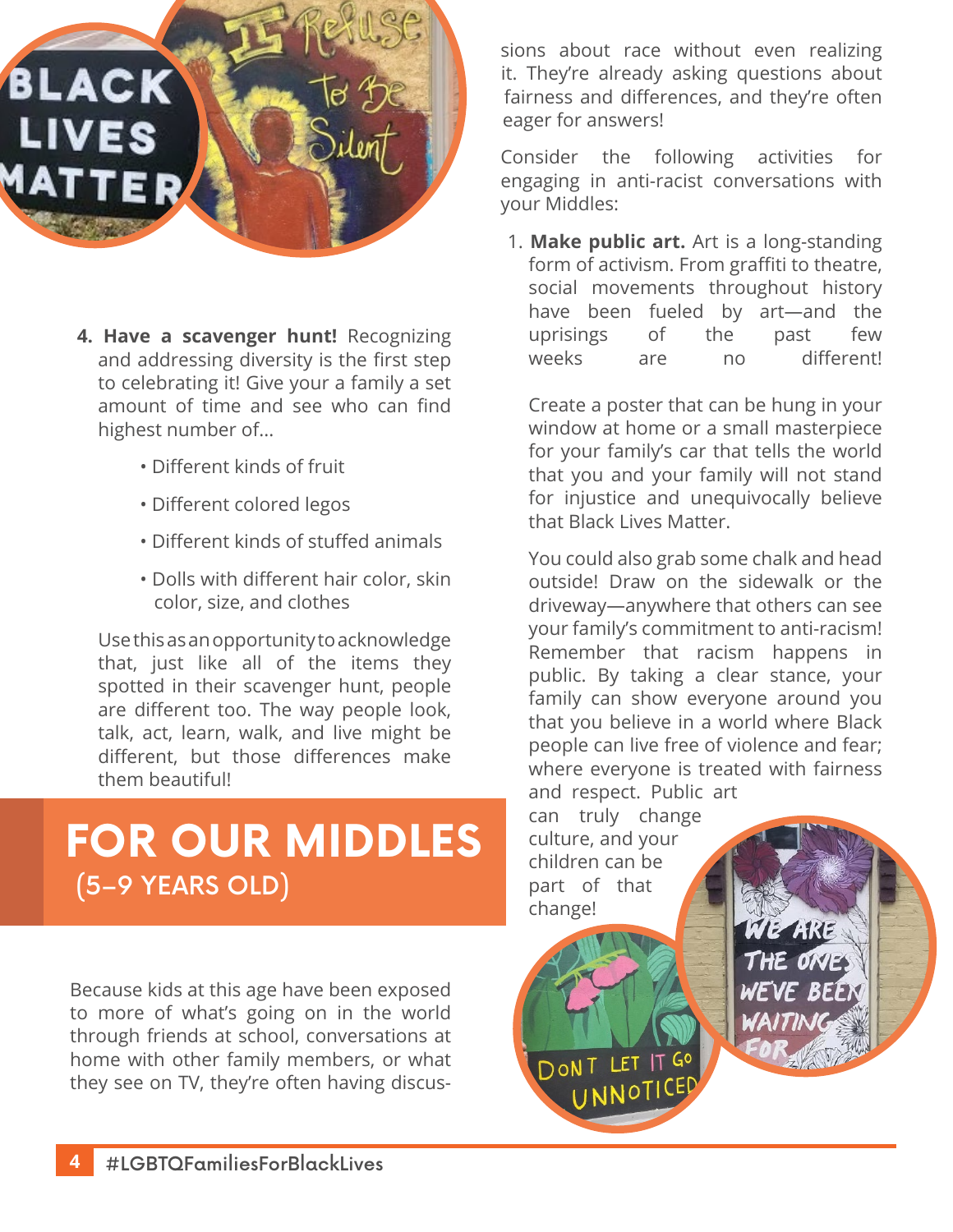**2. Have a dance party.** [Alphabet Rockers](https://alphabetrockers.com/) make music that makes change, and by listening to their songs you can start valuable conversations with children about creating a more equitable world. In particular, give ["Stand Up for You" a](https://www.youtube.com/watch?v=iQp6KY2wqjo) listen, and work together to think about actions you can take to be in solidarity with folks who don't look like you. Write your ideas down and vow to do two of them a week!

## **FOR OUR YOUTH** (10–15 YEARS

Kids at this age are beginning to cement their sense of identity, which means it's more important than ever to actively engage them in anti-racist work. Of course, at this age, youth may be watching the news, scrolling through social media, and talking to friends about current events. Taking concrete action empowers them to make an impact on the world by contributing to a brighter future for us all.

Consider the following anti-racist activities for your 10–15 year olds:

- **1. Talk to your legislators!** You don't need to be able to vote in order to advocate for change. Work with your youth to find and contact your elected officials and urge them to be more anti-racist!
	- [Learn more about what anti-racist](https://www.naacp.org/campaigns/we-are-done-dying/) [policies look like by checking out](https://www.naacp.org/campaigns/we-are-done-dying/) [the NAACP's demands for criminal](https://www.naacp.org/campaigns/we-are-done-dying/) [justice policy, economic policy,](https://www.naacp.org/campaigns/we-are-done-dying/) [healthcare policy, and voting](https://www.naacp.org/campaigns/we-are-done-dying/) [policy.](https://www.naacp.org/campaigns/we-are-done-dying/)
	- [Find your state and federal legis](https://www.familyequality.org/elected-officials-lookup/)[lators here.](https://www.familyequality.org/elected-officials-lookup/)
- [Use our template \(or create your](https://www.familyequality.org/wp-content/uploads/2020/06/LettertoElectedOfficials.pdf) [own!\) to write a letter demanding](https://www.familyequality.org/wp-content/uploads/2020/06/LettertoElectedOfficials.pdf) [that lawmakers create policies](https://www.familyequality.org/wp-content/uploads/2020/06/LettertoElectedOfficials.pdf) [that clearly show that Black](https://www.familyequality.org/wp-content/uploads/2020/06/LettertoElectedOfficials.pdf) [lives matter,](https://www.familyequality.org/wp-content/uploads/2020/06/LettertoElectedOfficials.pdf) and if you feel comfortable, take a photo of the letter and post it online using #LGBTQFamiliesforBlackLives. You can also post the letter on Twitter, Instagram, and/or Facebook, tagging your legislator there (in addition to sending the physical letter in the mail.
- **2. Watch, listen, and read.** A crucial piece of anti-racist work is learning about the experiences of people of color. At the end of this toolkit, we've curated a list of books, movies, TV shows, podcasts, and Instagram accounts by creators of color. Take a look at that list and have the young person in your life put a star next to the books, shows, and movies they'd be interested in watching. Then, create a calendar so that you're setting aside time every week to consume and discuss those works. Don't forget to allow time for discussion after experiencing the media; processing what they've seen is a critical way for young people to integrate the ideas presented into their lives.
- **3. Start a lemonade stand.** There's no time-honored summer tradition quite like the lemonade stand, and learning not only how to raise money but how to give it back is so important for young people. Ask youth what they might want to sell (like homemade bracelets, drawings, baked goods...the sky is the limit!) and work with them to find a way to market virtually or from a safe distance with signs, social media, or phone calls to friends and family. Use the list of organizations at the end of this toolkit or find your own and empower youth to decide which anti-racist cause they want to give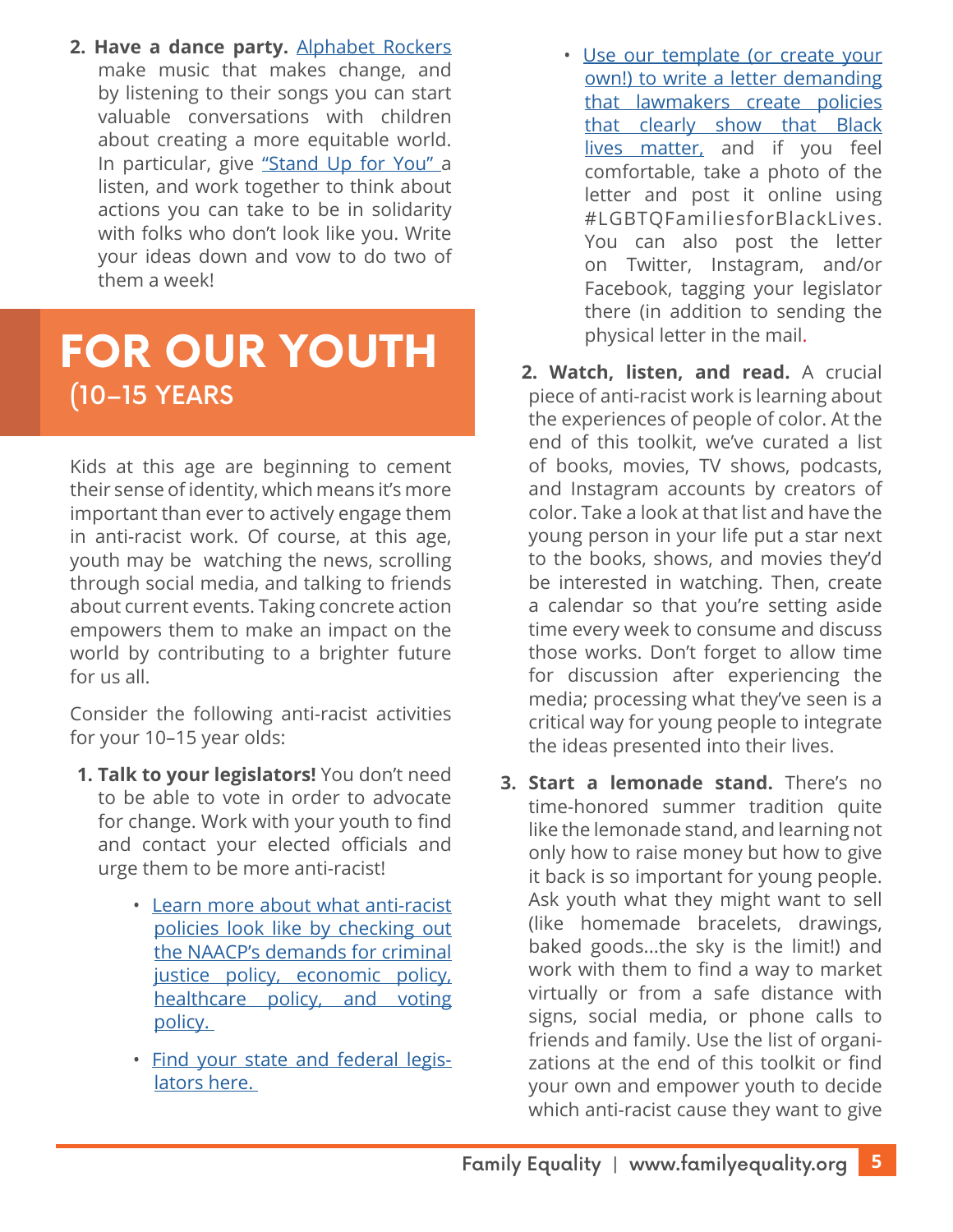their profits to. Then...get selling!

## **FOR YOUNG ADULTS** (15+ YEARS OLD)

**1. Speak out.** Social media has become a major tool for this movement, and learning how to use social media to learn more and speak out is a valuable skill for young people to have! Sit down with your teen and review the following Instagram accounts. If your teen has a social media account already, ask them to pick out 3 or more posts from those accounts that they'd like to share with their own network to spread the word. If your teen doesn't have an account, take the time to recognize which posts spark further discussion with them and delve deeper into research on those topics or themes.

Recommended accounts to explore together:

- **2. Listen.** It may be the case that your teen is a person of color who has wanted to share their experiences with you in a safe space, or that they are otherwise already very aware of the movement for Black lives. Work to create a conversation where you aren't simply "teaching" your teen about this movement, but where you're also allowing yourself to listen to and learn from them. Sometimes young adults don't feel that their parents value their thoughts and opinions; this is a perfect opportunity to shift that dynamic (and it's likely you'll learn something from them along the way!).
- **3. Contribute to the conversation.** Traditional media is another important place to shift conversations, and there are plenty of opportunities for young people to contribute their opinions and alter a community's perspectives. Take the time today to work on a letter to the editor of your local paper addressing recent news and the Black Lives Matter movement. [Or, contribute to the New York Times' call](https://www.nytimes.com/2020/06/01/learning/what-is-your-reaction-to-the-days-of-protest-that-have-followed-the-death-of-george-floyd.html) [for student comment—they're looking](https://www.nytimes.com/2020/06/01/learning/what-is-your-reaction-to-the-days-of-protest-that-have-followed-the-death-of-george-floyd.html) [for young people over the age of 13 to](https://www.nytimes.com/2020/06/01/learning/what-is-your-reaction-to-the-days-of-protest-that-have-followed-the-death-of-george-floyd.html) [share their thoughts about what's going](https://www.nytimes.com/2020/06/01/learning/what-is-your-reaction-to-the-days-of-protest-that-have-followed-the-death-of-george-floyd.html) [on.](https://www.nytimes.com/2020/06/01/learning/what-is-your-reaction-to-the-days-of-protest-that-have-followed-the-death-of-george-floyd.html)

**[@Ava, aka Ava DuVernay,](https://twitter.com/ava)** creator of *When They See Us, 13th, A Wrinkle in Time, Selma,* and much, much more.

**[@blklivesmatter](https://www.instagram.com/blklivesmatter/)** is the official Instagram account for the #BlackLivesMatter Global Network.

**[@ckyourprivilege,](https://www.instagram.com/ckyourprivilege/?hl=en)** founded my Myisha Thill, features a series of resources to help people on their journey to dismantle their relationship with systems of domination.

#### **[@Ibramxk](https://www.instagram.com/ibramxk/?hl=en)  [aka Ibram Kendi,](https://www.instagram.com/ibramxk/?hl=en)**

*New York Times* best-selling author, National Book Award Winner, and director of the Center for Antiracist Research.

**[@ohhappydani, aka Danielle Coke,](https://www.instagram.com/ohhappydani/)** uses her art, words, and platform to talk about racial justice.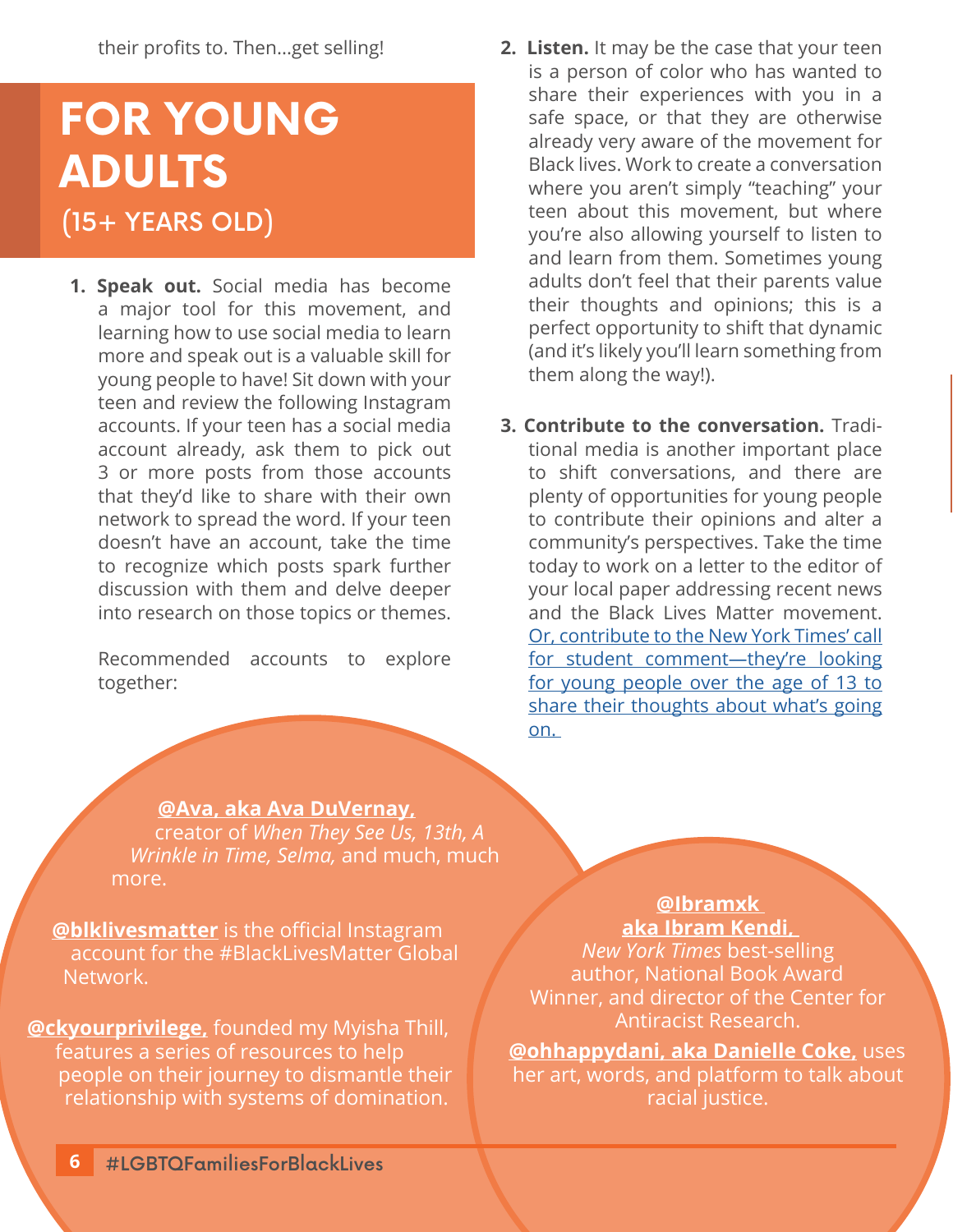**4. Explore.** Who said you need to leave your home to explore centuries of Black history and culture? The National Museum of African American History and Culture has a number of special exhibits and collections that you can view online for free. Decide as a family with exhibits you want to explore, read the foundational text, and share your thoughts on the items on display. What pieces surprise you? Move you? Show you a new perspective? Tell you something you didn't know? Inspire you to make a change?

# **CONTINUING THE CONVERSATION**

Anti-racist work can't be done in one day. It is long, complex, and important work that we encourage you to engage with as often as you can. For more guidance, check out these additional resources!

### **READ**

#### *For Littles*

- *A is for Activist* by Innosanto Nagara
- *Anti-racist Baby* by Ibram X. Kendi
- *Woke Baby* by Mahogany L. Browne

#### *For Middles*

- *Black is a Rainbow Color* by Angela Joy
- *This Book is Anti-Racist: 20 Lessons on How to Wake Up, Take Action, and Do the Work* by Tiffany Jewell
- *We Rise, We Resist, We Raise Our Voices* by Wade Hudson & Cheryl Willis Hudson

#### *For Youth*

- *The Hate U Give* by Angie Thomas
- *March* by John Lewis

• *Stamped: Racism, Anti-Racism, and You*  by Ibram X. Kendhi & Jason Reynold

#### *For Young Adults*

- *Punching the Air* by Ibi Zoboi & Yusef Salaam
- *This is My America* by Kim Johnson
- *When I Was the Greatest* by Jason Reynolds

### **WATCH**

#### *For Littles*

- *Woke Kindergarten*
- *Queer Kid Stuff*

#### *For Middles*

- *Akeelah and the Bee* (2006)
- *The Princess and the Frog* (2009)

#### *For Youth*

- *The Hate U Give* (2018)
- *Hidden Figures* (2016)
- *Selma* (2014)

### *For Young Adults*

- *See You Yesterday* (2019)
- *Black-ish* (2014–)
- *Dear White People* (2017–)

### **LISTEN**

#### *For Middles*

- *SO GET ME (*from *Alphabet Rockers)*
- *Stoopkid Stories*

#### *For Youth*

- *Code Switch* (from National Public Radio)
- *Book Club for Kids*

#### *For Young Adults*

- *Floodlines* (from *The Atlantic)*
- *Intersectionality Matters!* (from the African American Policy Forum)
- *1619* (from *The New York Times*)